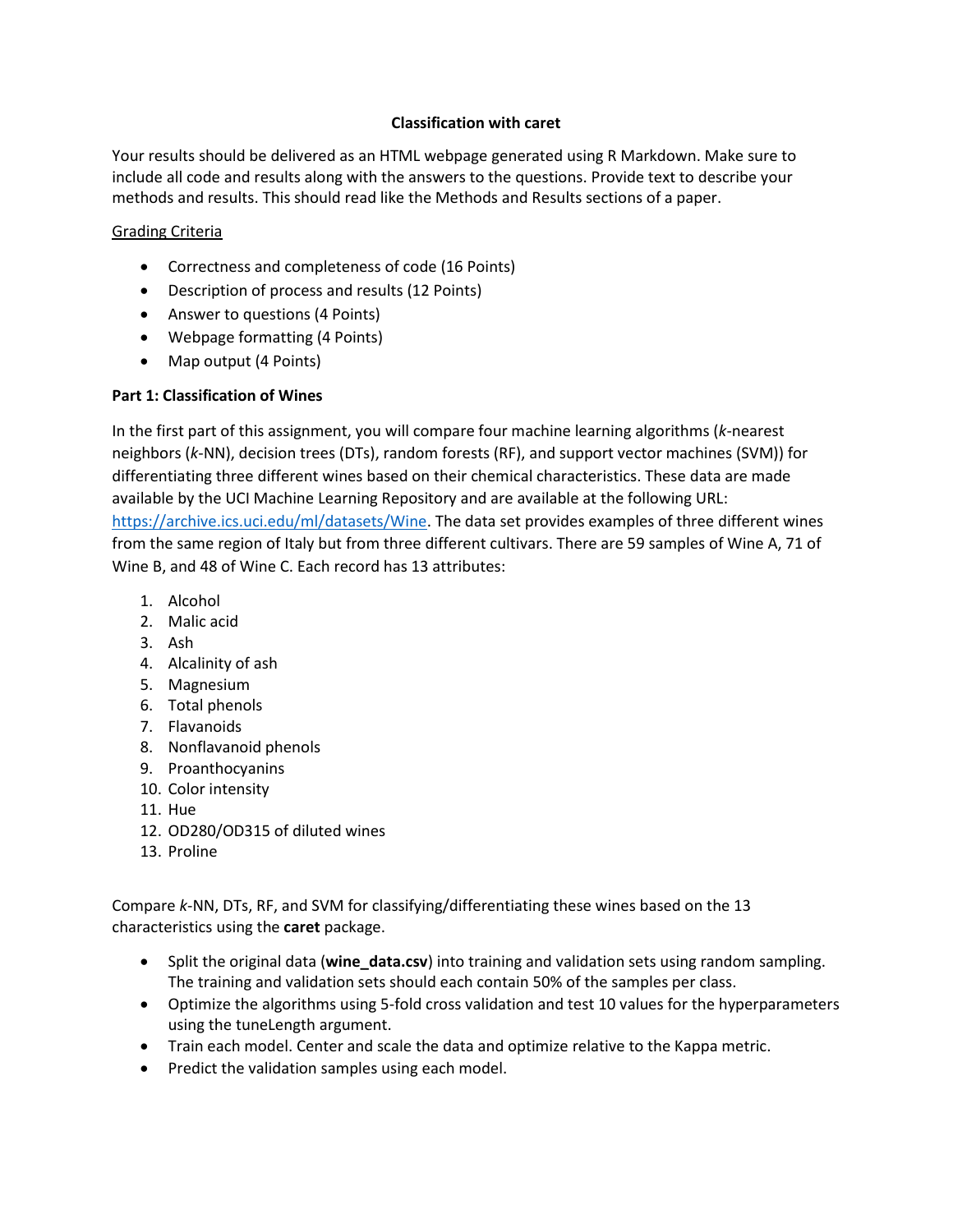- Use the confusionMatrix function from **caret** to obtain an error matrix and additional validation measures for each prediction.
- Obtain variable importance measures estimated with the RF model.
- Use your results to answer the following questions.

**Q1:** Which algorithm yielded the highest overall accuracy?

**Q2:** Which algorithm yielded the best Kappa statistic?

**Q3:** Based on the error matrices, what were the primary sources of confusion in this classification. Or, which wines were most confused?

**Q4**: Make a copy of the decision tree and provide it with your answers. What variables were used to split the data in the decision tree?

**Q5**: What variables were found to be most important based on the RF importance measures?

#### **Part 2: Forest Type Classification**

You will now classify forest cover types for a portion of the Monongahela National Forest in West Virginia. The forest types to be mapped include the following: Evergreen, Mixed Mesophytic/Cove Hardwood, Northern Hardwood, Oak, and Oak-Pine.



The following codes are used to differentiate the forest types:

Ever = Evergreen

Mix = Mixed Mesophytic/Cove Hardwood

North = Northern Hardwood

Oak = Oak